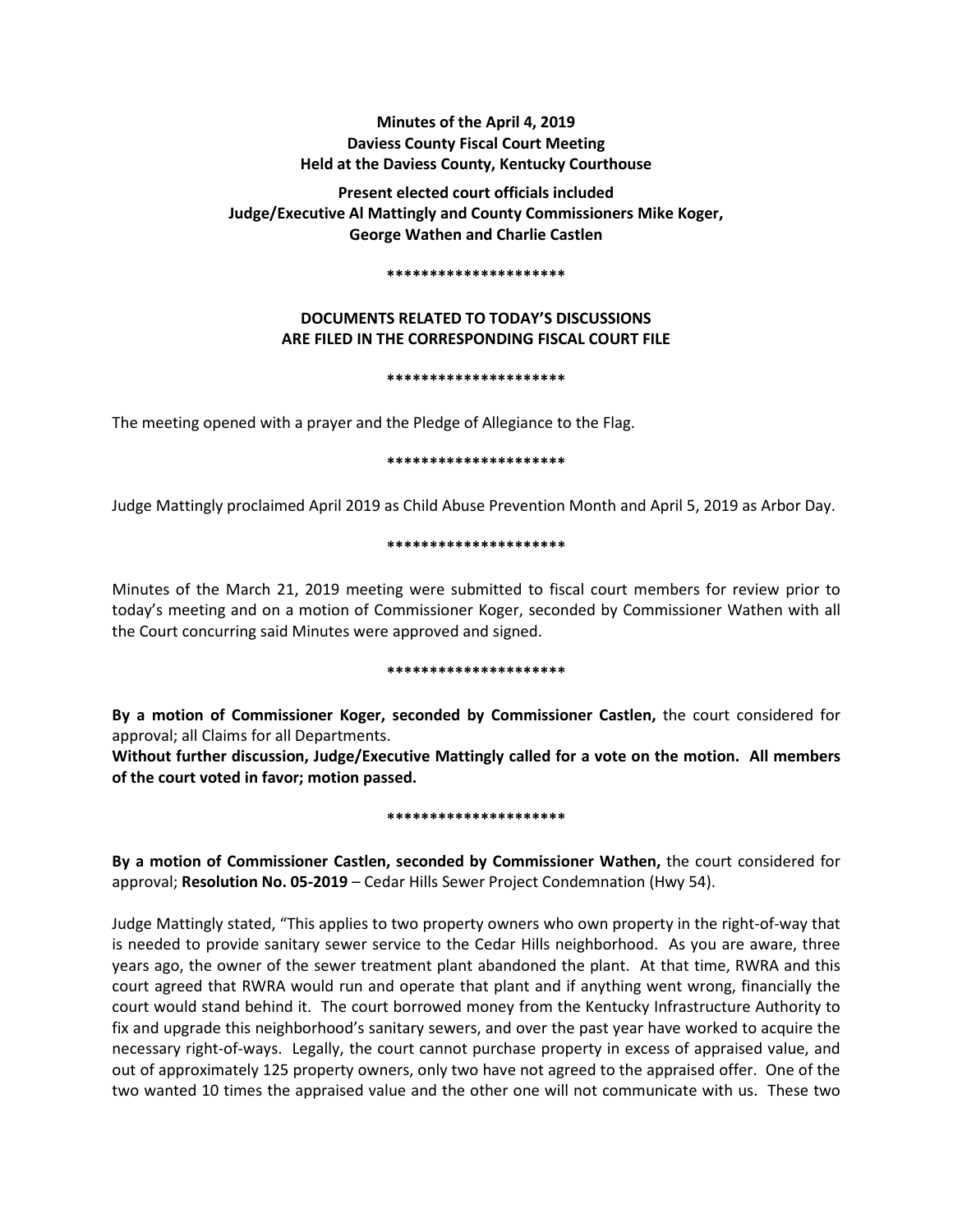owners are holding up a project that in its current state could cause catastrophic sewer failure making homes within the neighborhood uninhabitable. In addition, every minute this project is held up, it puts not only the residents at risk, but it also puts this court at a financial risk. In order to move forward, those right-of-ways must be acquired."

Executive Director of RWRA Joe Sheppers noted, this project has been let and, barring poor weather, completion is set for the end of this construction season.

Commissioner Wathen stated, "These two right-of-ways run vertically along a ditch and one is located at the back the owner's property and the other is both along the side and the back, correct? Once the line is in and the land is restored, what can be done on the right-of-ways?"

Mr. Sheppers concurred. He added, "We are talking about a small property easement. Both are within building setback lines and could not be used to build anything on anyway. Upon project completion, the only physically noticeable trace of this underground sewer project will be the at-grade level man holes, which will abut the ditch."

Commissioner Wathen asked if condemnation was the only option and Mr. Sheppers assured the court that this is the only viable option out of numerous options that were studied in depth.

Judge Mattingly stated, "This is the best option for this area."

Commissioner Castlen stated, "For me, this business of condemnation is not taken lightly. Often, a person's home is their greatest financial asset and without completion of this project, each home in this neighborhood is on the brink of a catastrophic sewer failure, rendering them homeless."

**Without further discussion, Judge/Executive Mattingly called for a vote on the motion. All members of the court voted in favor; motion passed.** 

# **\*\*\*\*\*\*\*\*\*\*\*\*\*\*\*\*\*\*\*\*\***

**By a motion of Commissioner Koger, seconded by Commissioner Castlen,** the court considered for approval; **Resolution No. 06-2019** – Rural Secondary Program Agreement Amendment for Daviess County Bridge 80/20 Replacement Projects and to Approve said Amended Agreement.

County Engineer Mark Brasher stated, "Last year, we signed a Rural Secondary Program Agreement related to the design and/or construction of 4 bridges. One of the 4, Lydanne Bridge, has since been taken into the state's 6-year road plan. Therefore, through this amended agreement, we are removing the \$21,600 design estimate for Lydanne Bridge and adding that amount to the construction phase for Drury Road Bridge. This amended agreement changes the state's agreed upon amount to \$240,000 and the county's portion to \$60.000."

Judge Mattingly noted, "Historically, \$100,000 was set aside annually for each Kentucky county to use for bridge improvements/replacement. This amount could accumulate for up to 3-years for a total bridge design and construction total of \$300,000. Last year, we were told that counties would no longer be allowed to accumulate these monies."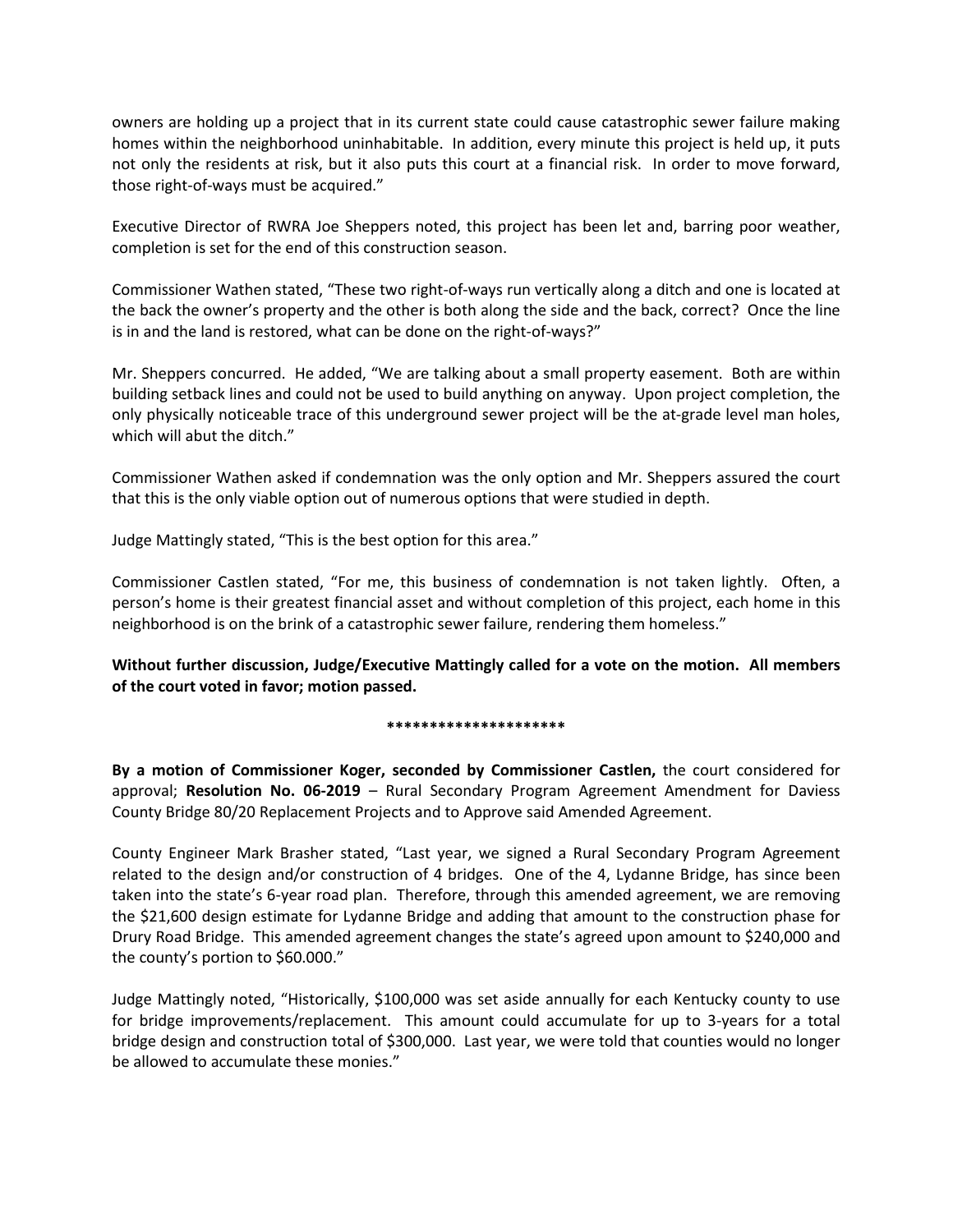**Without further discussion, Judge/Executive Mattingly called for a vote on the motion. All members of the court voted in favor; motion passed.** 

### **\*\*\*\*\*\*\*\*\*\*\*\*\*\*\*\*\*\*\*\*\***

**By a motion of Commissioner Koger, seconded by Commissioner Castlen,** the court considered for approval; Lease Agreement with the Commonwealth Attorney's Office for Courthouse Records Storage. **Without further discussion, Judge/Executive Mattingly called for a vote on the motion. All members of the court voted in favor; motion passed.** 

# **\*\*\*\*\*\*\*\*\*\*\*\*\*\*\*\*\*\*\*\*\***

**By a motion of Commissioner Koger, seconded by Commissioner Wathen,** the court considered for approval; Award the following:

- **RFQ 002-2019**: Sign Posts and Hardware to G & C Supply Company for \$9,004.
- **RFQ 003-2019:** D6T Undercarriage Replacement to IMPCO, Inc. for \$18,304.62
- **Bid No. 04-2019**: Kirtley Annex Renovation Project to Lanham Brothers for \$98,845

**Without further discussion, Judge/Executive Mattingly called for a vote on the motion. All members of the court voted in favor; motion passed.** 

# **\*\*\*\*\*\*\*\*\*\*\*\*\*\*\*\*\*\*\*\*\***

**By a motion of Commissioner Koger, seconded by Commissioner Wathen,** the court considered for approval; Hire Darla Howell as an Animal Control Officer effective April 8, 2019, upon successful completion of pre-employment testing.

**Without further discussion, Judge/Executive Mattingly called for a vote on the motion. All members of the court voted in favor; motion passed.** 

### **\*\*\*\*\*\*\*\*\*\*\*\*\*\*\*\*\*\*\*\*\***

**By a motion of Commissioner Wathen, seconded by Commissioner Castlen,** the court considered for approval; Appoint Daisy James (08-2019) to the Greenwood Cemetery Advisory Board - Term: 04/19/2019 – 04/19/2022.

**Without further discussion, Judge/Executive Mattingly called for a vote on the motion. All members of the court voted in favor; motion passed.** 

# **\*\*\*\*\*\*\*\*\*\*\*\*\*\*\*\*\*\*\*\*\***

# **Comments:**

Judge Mattingly recognized Bluegrass Industrial Park CEO Kim Logsdon and Board Chair Larry Mayfield. Annually, Bluegrass Industrial Park participating counties are to receive an update relative to the park.

Commissioner Wathen asked, "The taxes brought in for the park, is that amount sufficient to maintain the infrastructure?"